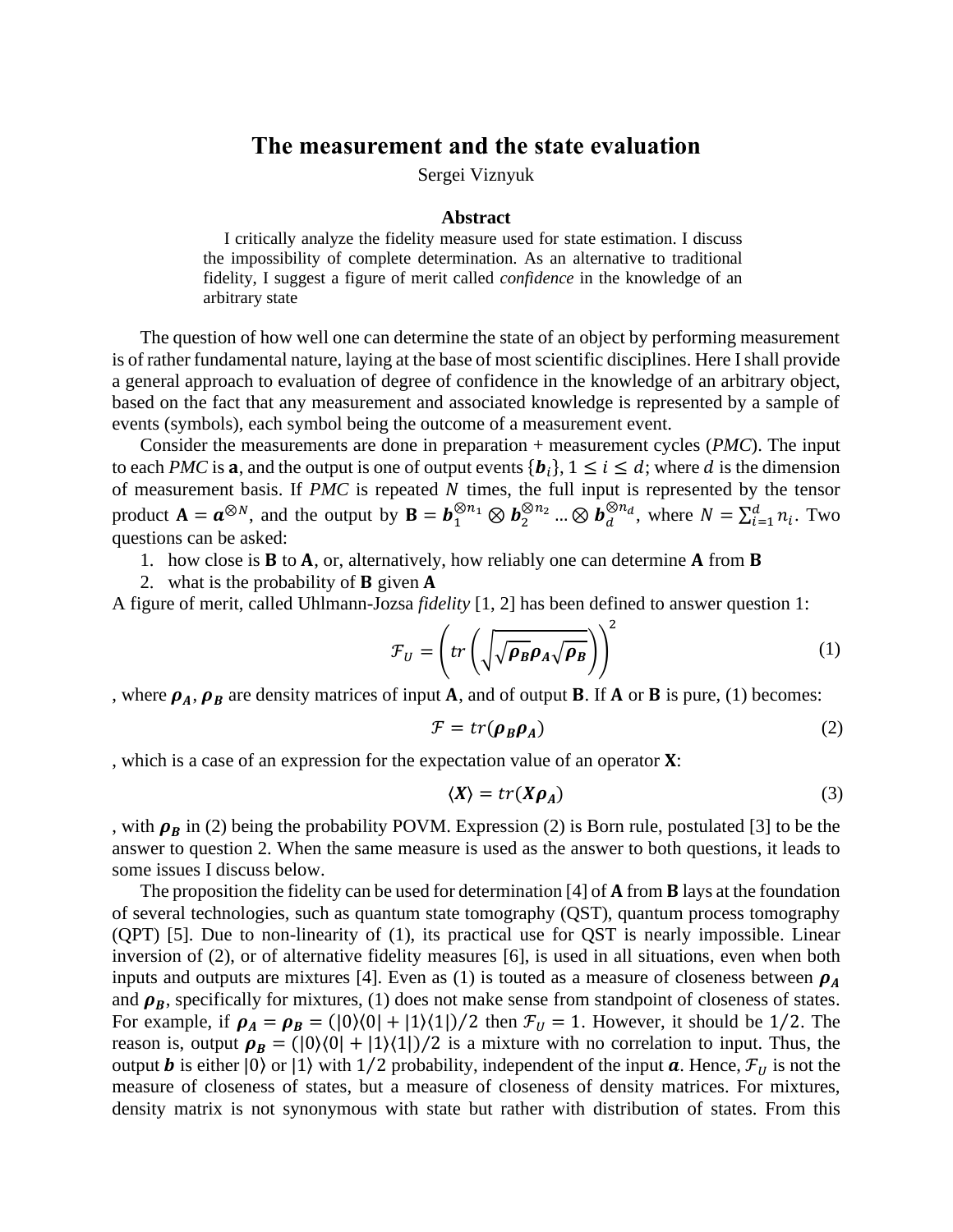prospective,  $\mathcal{F}_{U} = 1$  makes sense, because  $\rho_{A} = \rho_{B}$ . There is an example given in [6] of  $\rho_{B} =$  $(|0\rangle\langle 0| + |1\rangle\langle 1|)/2$  and  $\rho_{A=}|\psi\rangle\langle\psi|$ , when (2) gives  $\mathcal{F} = 1/2$ . In authors' opinion, that is incorrect. However, that is the expected outcome of the measurement. To assume the Uhlmann-Jozsa fidelity (1) provides the figure of merit for closeness of states means accepting possibility of (1) telling **a** is the same as **b**, while measurements show **a** is different from **b** half the times. I shall conclude, from standpoint of closeness of states, fidelity (2) is the correct measure.

Even as (2) is the correct measure of closeness of states, its use in QST for determination of  $\rho_A$  is not faultless, for the following reasons:

- 1. It is impossible to determine a state in a single-device measurement due to no-cloning theorem [7, 8]. Therefore, (2) implies an ensemble-average. Hence,  $\rho_A$  calculated in QST is a mixture, even if the input  $A$  is pure. For evidence, the calculated in QST density matrices invariably have multiple non-zero eigenvalues, while pure state density matrix would only have 1 non-zero eigenvalue equal to 1
- 2. The measure (2) itself cannot be precisely determined in a finite number of measurements, resulting in uncertainty relation formulated below

The optimal state evaluation involves finding a measurement basis  $\{b_i\}$  which maximizes (2). From basic geometric consideration it is clear, that in optimal basis [9]:

$$
\mathcal{F}_{max}(N_A, N_B, d) = \cos^2(\varphi_{A,B}^{min}) = \frac{d[\rho_A]}{d[\rho_B]}
$$
(4)

, where  $\varphi_{A,B}^{min}$  is the minimum possible Bures [10] angle between **A** and **B**;  $d[\rho_A]$  and  $d[\rho_B]$  are dimensions [9] of the input and output vector spaces;  $d[\rho_A]$  and  $d[\rho_B]$  are equal to the number of ways to distribute  $N_A$  and  $N_B$  identical balls into  $d$  distinguishable cells:

$$
d[\rho_A] = \begin{pmatrix} N_A + d - 1 \\ N_A \end{pmatrix} \qquad ; \qquad d[\rho_B] = \begin{pmatrix} N_B + d - 1 \\ N_B \end{pmatrix} \qquad (5)
$$

, where  $N_A$  is the number of input events, and  $N_B$  is the number of output events (measurements),  $N_B \ge N_A$ . The difference  $N_B - N_A$  is the number of future measurements, given already performed *N<sub>A</sub> PMC*s. The expression (4) gives the maximum probability that in future  $\Delta N = N_B - N_A$ measurements the result will be the same as in already performed  $N_A$  measurements. From (4, 5):

$$
\mathcal{F}_{max}(N_A; N_B = N_A + 1; d) = \frac{N_A + 1}{N_A + d} \tag{6}
$$

$$
\mathcal{F}_{max}(N_A \to \infty; N_B \to \infty; d) = \left(\frac{N_A}{N_B}\right)^{d-1} \tag{7}
$$

$$
\mathcal{F}_{max}(N_B = 2; N_A = 1; d = 2) = \frac{2}{3}
$$
\n(8)

Defining  $(\Delta \mathcal{F})_{min} = (1 - \mathcal{F}_{max}(N_A; N_B = N_A + 1; d))$  as the minimum possible uncertainty in state determination, it follows:

$$
(\Delta \mathcal{F})_{min} \ge \frac{d-1}{N_A + d} \tag{9}
$$

The expression (4), being sensible as probability measure, has an issue from standpoint of fidelity of state determination: the fidelity depends on number of measurements  $N_A$  already performed, but it cannot depend on the number of future measurements; e.g. (7) does not make sense. This is a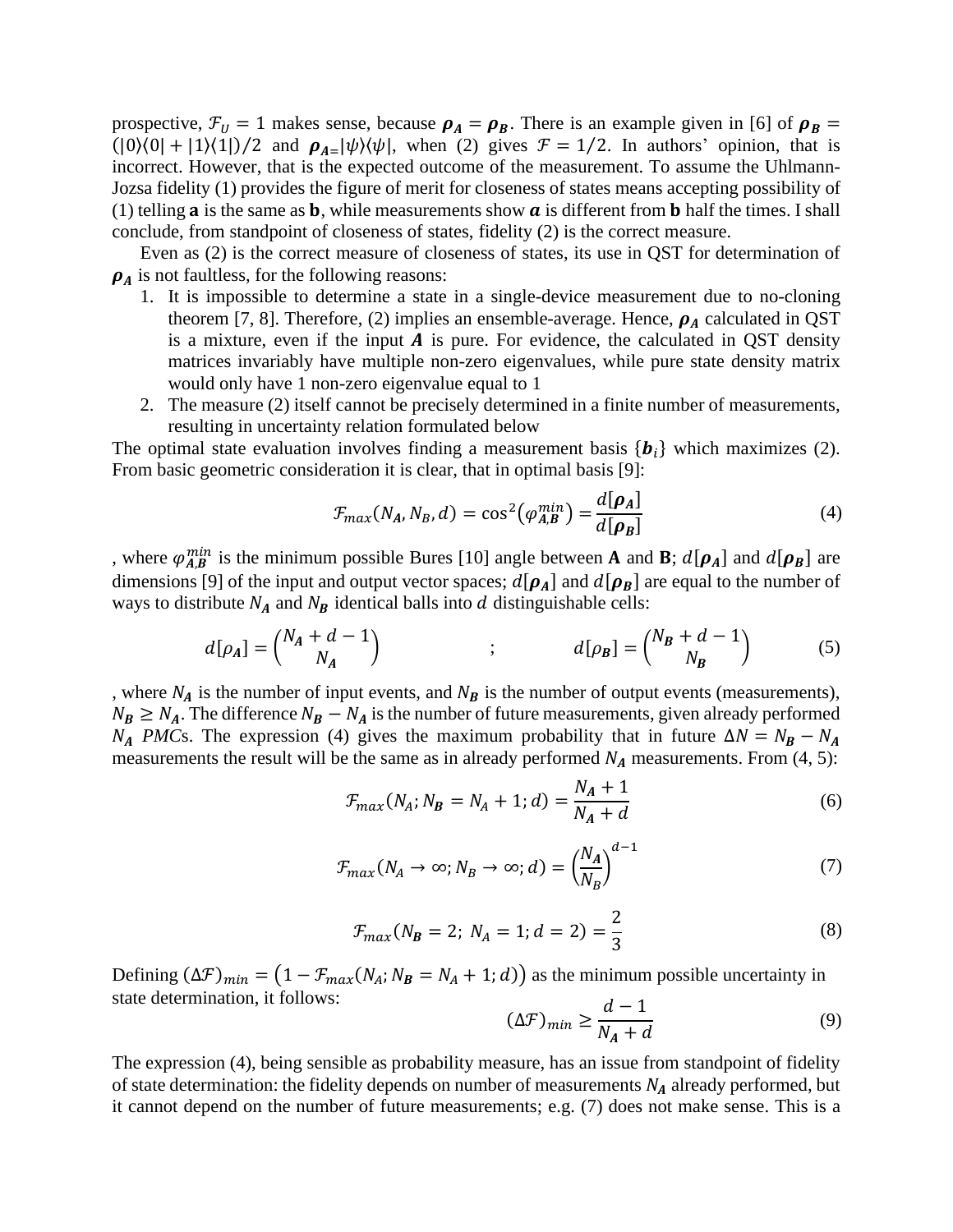conceptual issue of identifying fidelity of state determination with measurement probability (2). In practice [11], the fidelity of optimal state estimation (4) is only used with  $N_B = N_A + 1$ .

To resolve the conceptual issue, I propose an alternative to fidelity measure, which I call the *confidence* in the knowledge of state. The concept of *knowledge* is based on entropy as the measure of missing information. The entropy is the amount of *unknown*. The maximum entropy state, i.e. equilibrium, has zero information content, i.e. zero *known*. Thus, the amount of known, i.e. the *knowledge*, equals the difference between entropy of equilibrium, and the entropy of the estimated state. From here I obtain the expression for *knowledge* [12]:

$$
\mathcal{L}\big((n_i);N\big) = H_{\Omega}^{eq}(N) - H_{\Omega}\big((n_i);N\big) \tag{10}
$$

, where

$$
H_{\Omega}((n_i); N) = \ln \Gamma(N + 1) - \sum_{1 \le i \le d} \ln \Gamma(n_i + 1)
$$
 (11)

 $H_{\Omega}((n_i); N)$  is Boltzmann's entropy;  $H_{\Omega}^{eq}(N) = H_{\Omega}((n_i = N/d); N)$  is entropy of equilibrium. The knowledge obtained per measurement event is:

$$
\mathcal{E}\big((n_i);N\big) = \mathcal{L}\big((n_i);N\big)/N\tag{12}
$$

Knowledge (12) has its maximum for the given N when  $n_j = N$ ;  $n_i = 0 \forall i \neq j$ :

$$
\mathcal{E}_{max}(N) = \mathcal{E}\left((n_j = N; n_i = 0 \,\forall \, i \neq j); N\right) = \frac{H_{\Omega}^{eq}(N)}{N} \tag{13}
$$

 $\mathcal{E}_{max}(N)$  grows with number of measurements N, toward limit:

$$
\mathcal{E}_{max} = \mathcal{E}_{max}(N \to \infty) = \ln d \tag{14}
$$

As expected,  $\mathcal{E}_{max}$  equals maximum per-event entropy, i.e. maximum Shannon's  $H_S$  entropy [13]. Once equipped with the notion of knowledge, I define the notion of *confidence* [12] as:

$$
\Lambda((n_i);N) = \frac{\mathcal{E}((n_i);N)}{\mathcal{E}_{max}} = \frac{\mathcal{E}((n_i);N)}{\ln d}
$$
\n(15)

The fidelity measure (4) for optimal state estimation corresponds to maximum confidence  $\Lambda_{max}$ :

$$
A_{max}(N) = \Lambda \left( \left( n_j = N; \ n_i = 0 \ \forall \ i \neq j \right); N \right) = \frac{\mathcal{E}_{max}(N)}{\mathcal{E}_{max}} = \frac{\mathcal{E}_{max}(N)}{\ln d} \tag{16}
$$
\n
$$
0 \le A_{max}(N) < 1
$$

To summarize, the fidelity (2) is the probability of measurement outcome **B** given input A. The fidelity (4) is the probability of measurement outcome **B** given input  $\vec{A}$  in optimal state estimation. The *knowledge* (12) is the obtained information (in *nats*) about estimated state, per measurement event. The *confidence* (15) is the ratio of information obtained per measurement event to the maximum possible information per event, which could have been obtained under optimal state estimation with infinite number of measurements.

I shall compare the confidence (16) to fidelity of optimal state estimation (4). Re-normalizing (4) to the same [0,1) domain as confidence, I obtain:

$$
\mathcal{F}'_{max}(N_A, N_B, d) = \frac{\mathcal{F}_{max}(N_A, N_B, d) - \mathcal{F}_{max}(N_A = 0, N_B, d)}{1 - \mathcal{F}_{max}(N_A = 0, N_B, d)}
$$
(17)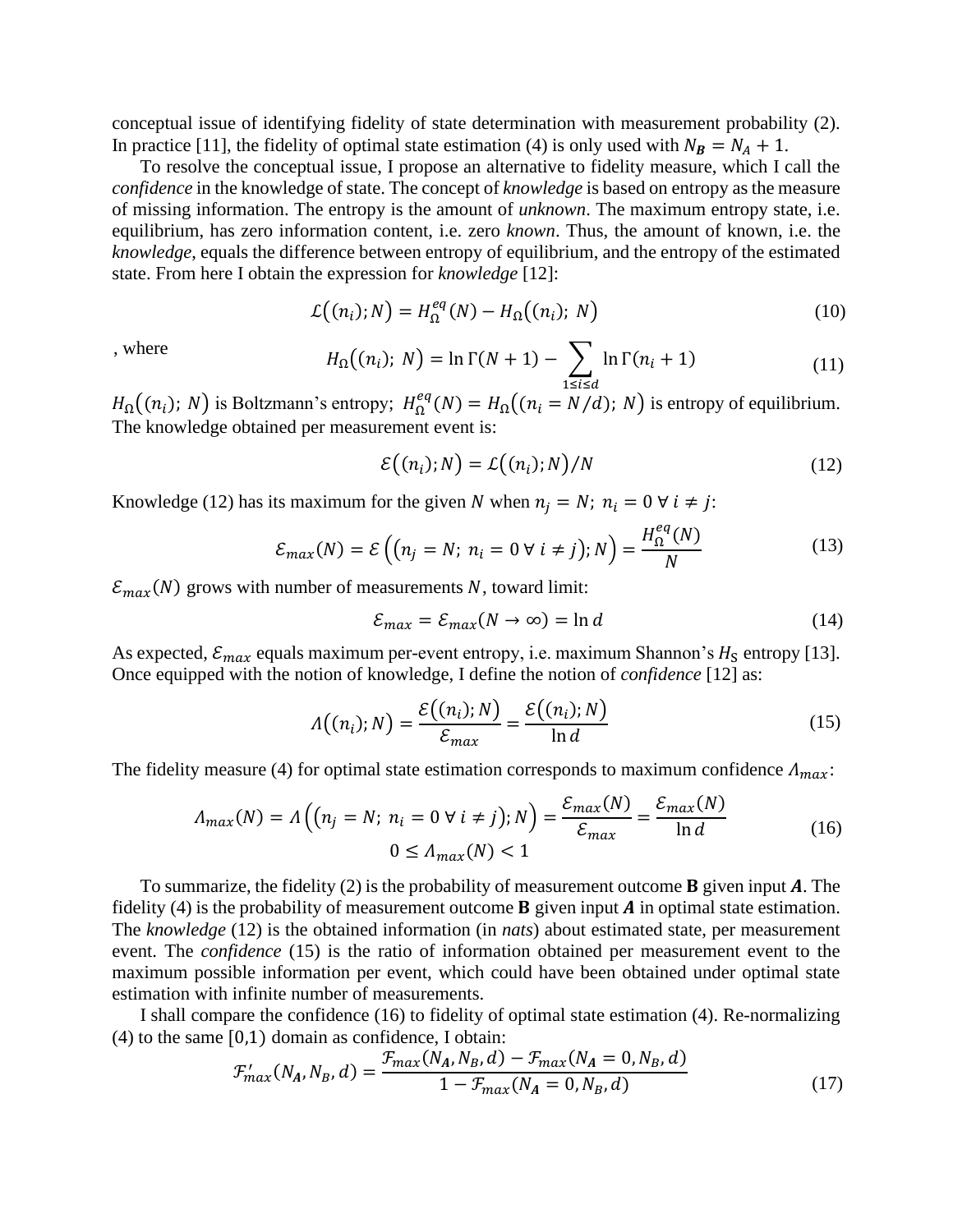The calculation of re-normalized fidelity (17) and confidence (16) vs number of input events  $(N = N_A)$  is presented on Figure 1, for varying  $\Delta N = N_B - N_A$ ; and  $d = 4$  dimension of the measurement basis. The figure demonstrates the confidence (16) is close to fidelity (6) of optimal state estimation, i.e. when  $\Delta N = 1$ . It also shows (4) loses its meaning of fidelity of optimal state estimation when  $\Delta N > 1$ . I conclude the *confidence* (15, 16) provides the correct figure of merit for state estimation.





Graphs of confidence (16) and fidelity (17) vs number of measurements  $N$ .

Blue line: confidence (16). Red lines: re-normalized fidelity (17) for several values of  $\Delta N = N_B - N_A$ . The calculation was done for dimension of measurement basis  $d = 4$ . The MATLAB code used for calculation: <http://www.phystech.com/download/fidelity.m>